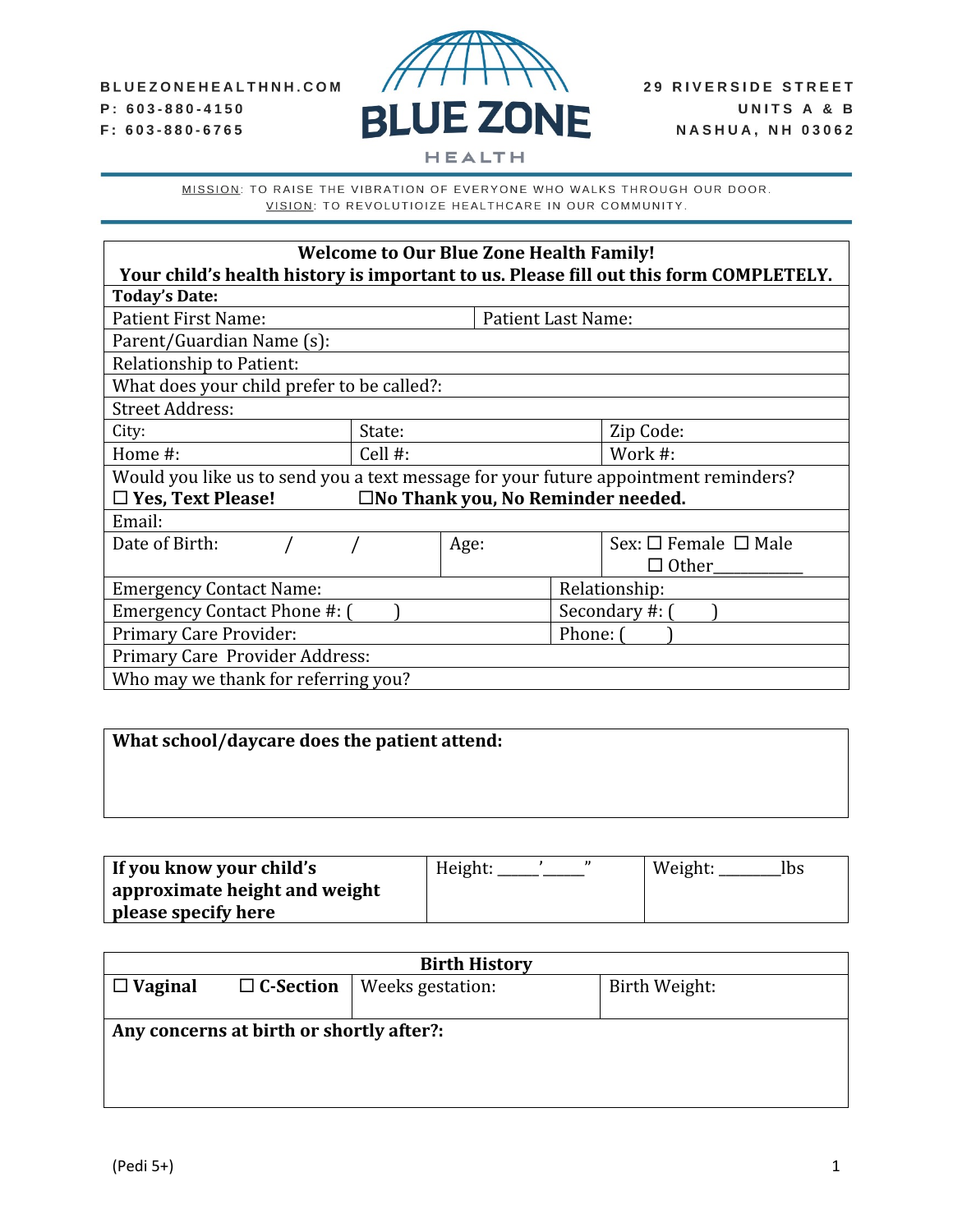BLUEZONEHEALTHNH.COM  $P: 603 - 880 - 4150$  $F: 603 - 880 - 6765$ 



MISSION: TO RAISE THE VIBRATION OF EVERYONE WHO WALKS THROUGH OUR DOOR. VISION: TO REVOLUTIOIZE HEALTHCARE IN OUR COMMUNITY.

## **Consent to Treat and Bill**

By signing below, I understand that I hereby authorize Blue Zone Health (hereafter "BZH") to disclose my medical information for the purpose of treatment, payment, healthcare operations and coordination of care. I understand that I am responsible for payment in full of all charges. I request that payment of authorized Medicare and other insurance benefits be paid directly to BZH. I also authorize BZH to release all information necessary for the processing of insurance claims to Health Care Financing Administration (HFCA), its agents or any other insurance company to determine the benefits payable for related services. I understand that if I refuse to sign this consent for the purpose of treatment, payment and health care operations, the healthcare provider has the right to refuse to give care.

I understand that by authorizing this release of my medical records I also release BZH from all legal responsibility or liability that may arise from the release of these medical records. This authorization is valid until further notification to the contrary.

I acknowledge that I have been made aware of the privacy policy of this office, as it pertains to the privacy and confidentiality of my medical records. If I would like to have a more details concerning the privacy of my Patient Health Information I can ask to read the HIPPA NOTICE that is available to me at the front desk before signing this consent.

### **HIPAA Disclosure**

In an effort to maintain patient confidentiality and the guidelines within the HIPAA regulations, please fill out this section in regards to having someone other than you obtain information regarding upcoming appointments and/or information from your medical record.

 $\Box$  I give permission to the following family/friend:

| Nay | . | $ -$<br>ำเล |
|-----|---|-------------|
|     |   |             |

☐ I decline to give permission to a family member/friend.

| <b>Signature of Parent/Guardian:</b> |  | Date: |  |
|--------------------------------------|--|-------|--|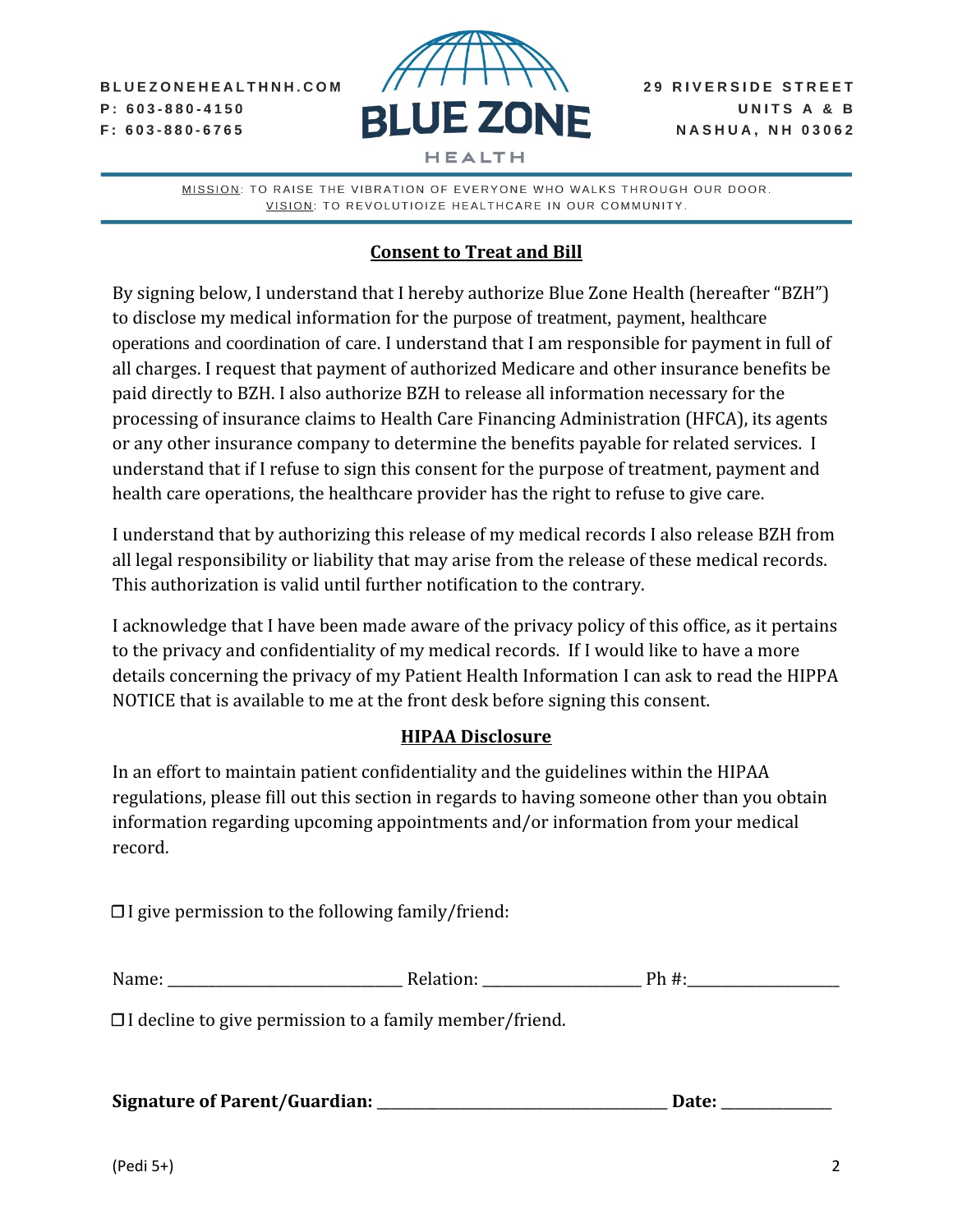#### BLUEZONEHEALTHNH.COM P: 603-880-4150 F: 603-880-6765



MISSION: TO RAISE THE VIBRATION OF EVERYONE WHO WALKS THROUGH OUR DOOR. VISION: TO REVOLUTIOIZE HEALTHCARE IN OUR COMMUNITY.

| Why are you seeking care?                              | $\square$ Pain | $\square$ Wellness |              | $\Box$ Nutrition/Lifestyle | $\Box$ Other |
|--------------------------------------------------------|----------------|--------------------|--------------|----------------------------|--------------|
| What is the area of                                    |                |                    |              |                            |              |
| complaint/concern?                                     |                |                    |              |                            |              |
|                                                        |                |                    |              |                            |              |
|                                                        |                |                    |              |                            |              |
|                                                        |                |                    |              |                            |              |
| When did the symptoms                                  |                |                    |              |                            |              |
| start?                                                 |                |                    |              |                            |              |
|                                                        |                |                    |              |                            |              |
| Has your child experienced                             |                |                    |              |                            |              |
| this before?                                           |                |                    |              |                            |              |
| Has school been missed due to this condition?          |                |                    | $\Box$ No    | $\Box$ Yes                 |              |
|                                                        |                |                    |              | How Long?                  |              |
| Is this condition due to an automobile accident?       |                |                    | $\Box$ No    | $\Box$ Yes                 |              |
| Has your child been seen by another provider or        |                |                    | $\square$ No | $\Box$ Yes                 |              |
| received treatment for this condition?                 |                |                    | Whom?        |                            |              |
|                                                        |                |                    |              |                            |              |
| Has there been any previous tests, x-rays, CT scans or |                |                    | $\square$ No | $\Box$ Yes                 |              |
| MRI's previously taken?                                |                |                    |              | What was done?             |              |
|                                                        |                |                    | $\Box$ No    | $\Box$ Yes                 |              |
| Has your child been checked by a doctor of             |                |                    | Whom?        |                            |              |
| chiropractic before?                                   |                |                    |              |                            |              |
| Any developmental concerns?                            |                |                    |              |                            |              |
|                                                        |                |                    |              |                            |              |
|                                                        |                |                    |              |                            |              |

| <b>Medications/Allergies</b>                                                               |  |    |  |  |
|--------------------------------------------------------------------------------------------|--|----|--|--|
| Current Medications: Please list all prescriptions, over-the-counter medicines and dietary |  |    |  |  |
| supplements. If possible, include the brand name for supplements.                          |  |    |  |  |
| $\Box$ If NO current medications please check here                                         |  |    |  |  |
| Medication/Supplement<br>Dose<br>Frequency                                                 |  |    |  |  |
| 1.                                                                                         |  |    |  |  |
| 2.                                                                                         |  |    |  |  |
| 3.                                                                                         |  |    |  |  |
| Please list any known allergies your child may have.                                       |  |    |  |  |
| $\Box$ If no known allergies, check here                                                   |  |    |  |  |
|                                                                                            |  | 2. |  |  |
| 3.                                                                                         |  | 4. |  |  |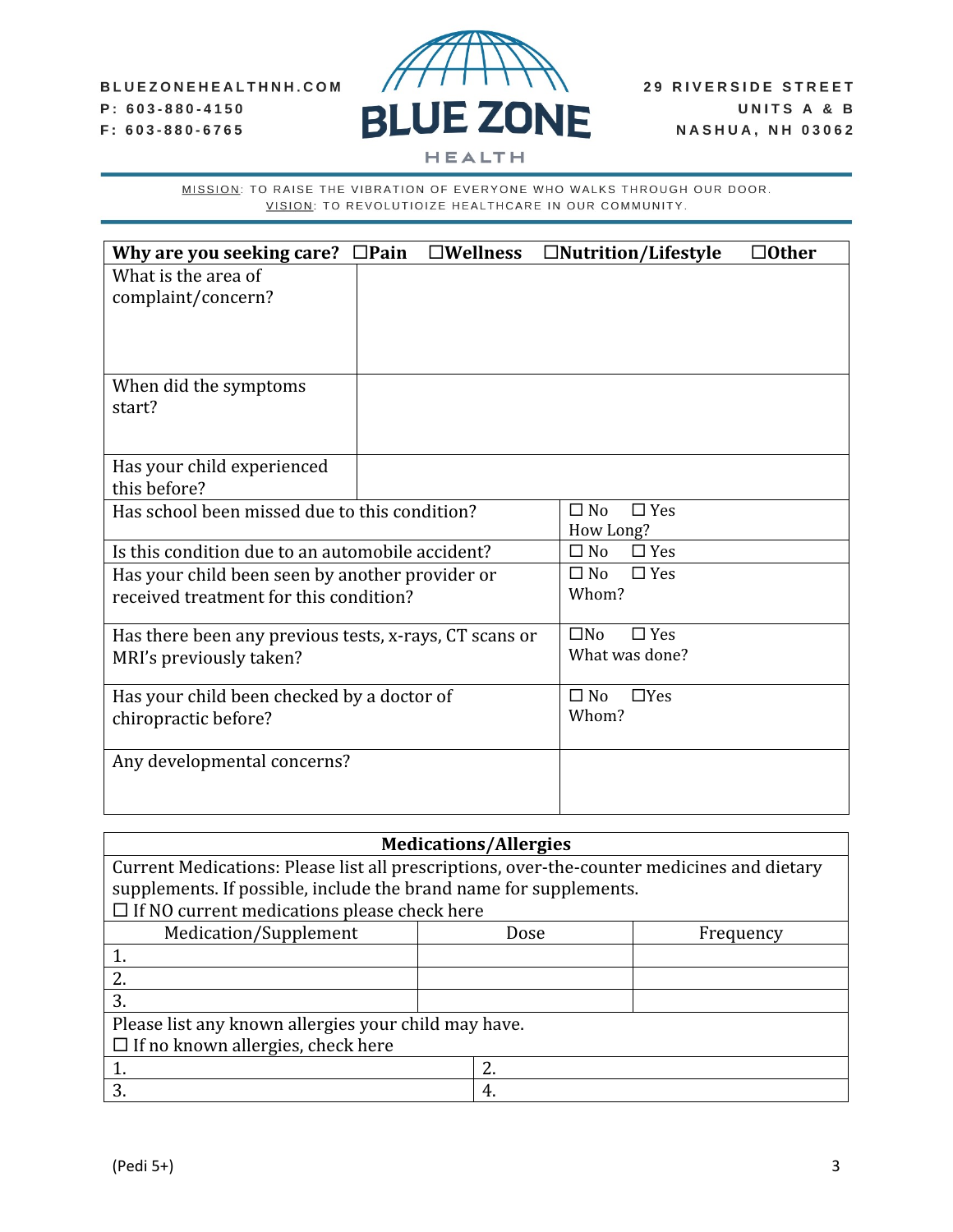

MISSION: TO RAISE THE VIBRATION OF EVERYONE WHO WALKS THROUGH OUR DOOR. VISION: TO REVOLUTIOIZE HEALTHCARE IN OUR COMMUNITY.

| Please check the following boxes if your child HAS or HAD any of the listed |                         |                              |                            |  |  |  |
|-----------------------------------------------------------------------------|-------------------------|------------------------------|----------------------------|--|--|--|
| symptoms/conditions.                                                        |                         |                              |                            |  |  |  |
| <b>Cardiovascular</b>                                                       | <b>Digestive</b>        | <b>Endocrine</b>             | Integumentary              |  |  |  |
| $\square$ No issues                                                         | $\square$ No issues     | $\square$ No issues          | $\square$ No issues        |  |  |  |
| □Heart Defect                                                               | $\Box$ Reflux/GERD      | $\Box$ Diabetic              | $\square$ Psoriasis        |  |  |  |
|                                                                             |                         | $\Box$ Type I<br>$\Box$ Type |                            |  |  |  |
|                                                                             |                         | $\mathbf{I}$                 |                            |  |  |  |
| $\Box$ Excessive Bruising                                                   | $\Box$ Colic            | $\square$ Swollen glands     | $\Box$ Eczema              |  |  |  |
| $\Box$ Palpitations                                                         | □Constipation           | $\Box$ Other                 | $\Box$ Acne                |  |  |  |
| $\Box$ Asthma                                                               | $\Box$ Diarrhea         | <b>Developmental</b>         | $\Box$ Rash                |  |  |  |
| $\Box$ Persistent cough                                                     | $\square$ Food          | $\Box$ Delayed Speech        | $\Box$ Birth marks         |  |  |  |
|                                                                             | Sensitivities           |                              |                            |  |  |  |
| □Mouth-breather                                                             | $\square$ Poor Appetite | $\Box$ Delayed gross         | $\Box$ Other               |  |  |  |
|                                                                             |                         | motor skills                 |                            |  |  |  |
| $\Box$ Congestion                                                           | $\Box$ Anorexia/        | $\Box$ Delayed fine          |                            |  |  |  |
|                                                                             | <b>Bulimia</b>          | motor skills                 |                            |  |  |  |
| $\Box$ Bronchitis/                                                          | $\Box$ Other            | $\Box$ Delayed social        |                            |  |  |  |
| Pneumonia                                                                   |                         | skills                       |                            |  |  |  |
| <b>Immune</b>                                                               | Constitutional          | <b>Musculoskeletal</b>       | <b>Neurological</b>        |  |  |  |
| $\square$ No issues                                                         | $\Box$ Lethargic        | $\square$ Joint/Bone pain    | $\Box$ Dizziness           |  |  |  |
| □Chronic colds                                                              | $\Box$ Difficulty       | $\Box$ Growing pains         | $\Box$ Balance/            |  |  |  |
|                                                                             | sleeping/               |                              | <b>Coordination Issues</b> |  |  |  |
| $\Box$ Laryngitis/Tonsilitis                                                | Irregular sleep         |                              |                            |  |  |  |
|                                                                             | patterns                |                              |                            |  |  |  |
| □Ear & Sinus                                                                | $\Box$ Bed-wetting      | $\Box$ Headaches             | $\Box$ Epilepsy/Seizures   |  |  |  |
| Infections                                                                  |                         |                              |                            |  |  |  |
| □Low Energy                                                                 | $\Box$ Pre-mature       | $\Box$ Developmental         | $\Box$ Visual/hearing      |  |  |  |
| $\Box$ UTI's                                                                | birth                   | Delays                       | issues                     |  |  |  |
| $\Box$ Other                                                                | $\square$ PTSD          | $\Box$ Torticollis           | $\Box$ ADD/ADHD            |  |  |  |
|                                                                             | $\Box$ Other            | $\Box$ Scoliosis             | □Autism Spectrum           |  |  |  |
|                                                                             |                         | $\Box$ Abnormal Walk         | $\Box$ Focus/Memory        |  |  |  |
|                                                                             |                         |                              | Issues                     |  |  |  |
|                                                                             |                         | $\Box TMJ/Jaw$ pain          | $\square$ Speech Issues    |  |  |  |
|                                                                             |                         | □Poor Posture                | $\Box$ Anxiety/Depression  |  |  |  |
|                                                                             |                         | $\Box$ Other                 | $\Box$ Other               |  |  |  |
|                                                                             |                         |                              |                            |  |  |  |
|                                                                             |                         |                              |                            |  |  |  |
|                                                                             |                         |                              |                            |  |  |  |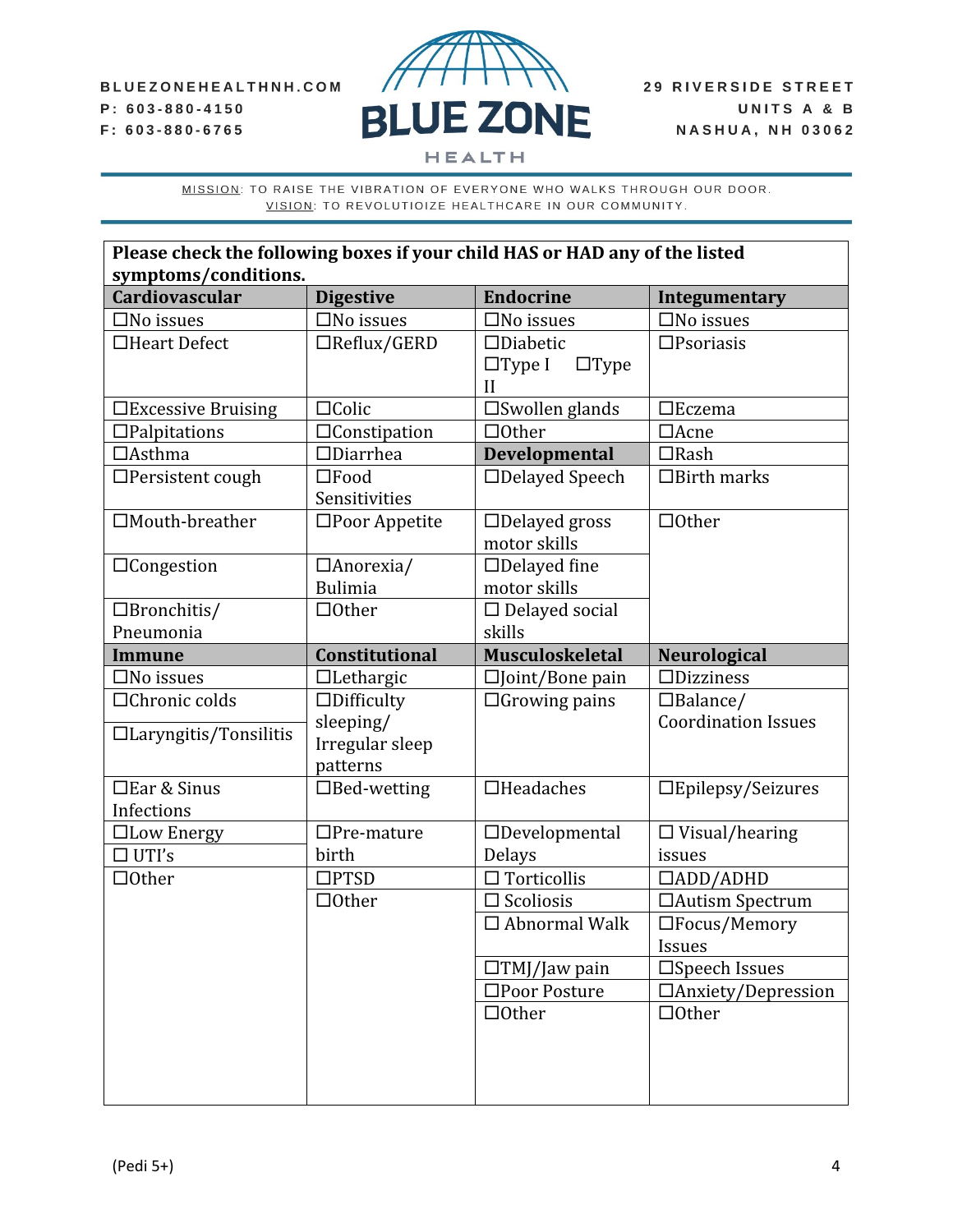

**HEALTH** 

MISSION: TO RAISE THE VIBRATION OF EVERYONE WHO WALKS THROUGH OUR DOOR. VISION: TO REVOLUTIOIZE HEALTHCARE IN OUR COMMUNITY.

| <b>Daily Habits</b>                  |                                                                        |  |  |  |  |
|--------------------------------------|------------------------------------------------------------------------|--|--|--|--|
| How much exercise does your child    |                                                                        |  |  |  |  |
| get?                                 |                                                                        |  |  |  |  |
| How much time does your child        | hrs. per day<br>About                                                  |  |  |  |  |
| spend watching TV or a screen?       |                                                                        |  |  |  |  |
| What sports or activities does your  | $\square$ My child doesn't engage in sports/activities                 |  |  |  |  |
| child participate in?                | $\Box$ Yes, my child plays                                             |  |  |  |  |
|                                      |                                                                        |  |  |  |  |
|                                      |                                                                        |  |  |  |  |
|                                      |                                                                        |  |  |  |  |
| What position does your child sleep  | $\Box$ Back<br>$\square$ Side<br>$\square$ Stomach                     |  |  |  |  |
| in?                                  |                                                                        |  |  |  |  |
| How much sleep are they getting a    |                                                                        |  |  |  |  |
| day?                                 | hrs.                                                                   |  |  |  |  |
| What is a typical breakfast for your |                                                                        |  |  |  |  |
| child?                               |                                                                        |  |  |  |  |
|                                      |                                                                        |  |  |  |  |
|                                      |                                                                        |  |  |  |  |
|                                      |                                                                        |  |  |  |  |
| How would you rate their diet?       | $\square$ Poor<br>$\Box$ Fair<br>$\Box$ Healthy<br>$\Box$ Very Healthy |  |  |  |  |

| Please date/list reasons for any hospitalizations or surgical procedures. |                                                                        |  |  |  |  |
|---------------------------------------------------------------------------|------------------------------------------------------------------------|--|--|--|--|
| <b>Date</b>                                                               | <b>Reason</b>                                                          |  |  |  |  |
|                                                                           |                                                                        |  |  |  |  |
|                                                                           |                                                                        |  |  |  |  |
|                                                                           |                                                                        |  |  |  |  |
|                                                                           | Please describe any other injuries/accidents not mentioned previously. |  |  |  |  |
| <b>Date</b>                                                               | Injury                                                                 |  |  |  |  |
|                                                                           |                                                                        |  |  |  |  |
|                                                                           |                                                                        |  |  |  |  |
|                                                                           |                                                                        |  |  |  |  |

Are there any past or current medical conditions you have not told us about?